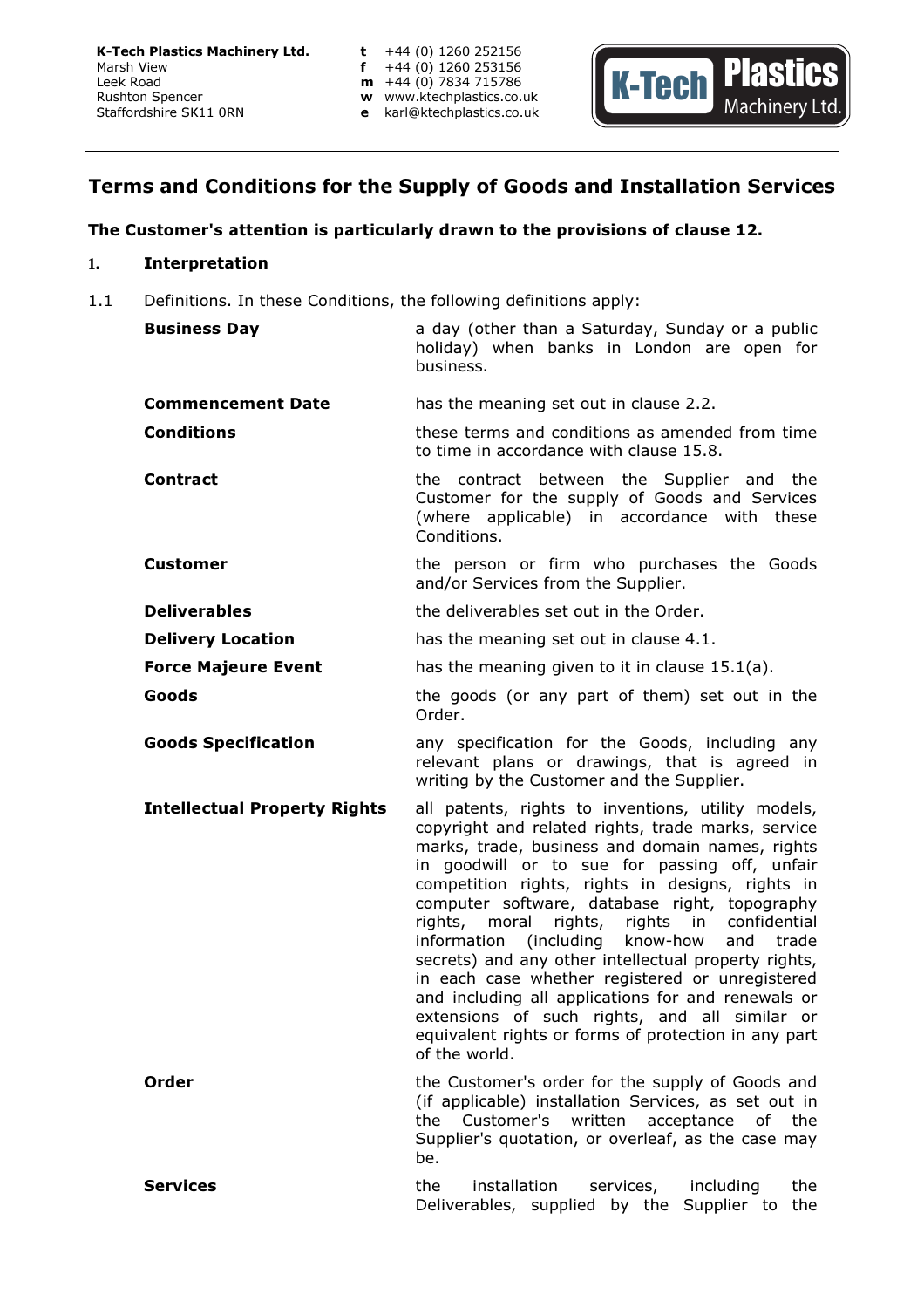|                           | Customer as set out in the Specification.                                                                                 |
|---------------------------|---------------------------------------------------------------------------------------------------------------------------|
| <b>Specification</b>      | the description or specification for the installation<br>Services provided in writing by the Supplier to the<br>Customer. |
| <b>Supplier</b>           | K-Tech Plastics Machinery Limited registered in<br>England and Wales with company number<br>6474798.                      |
| <b>Supplier Materials</b> | has the meaning set out in clause $8.1(q)$ .                                                                              |

- 1.2 Interpretation: In these Conditions, the following rules apply:
	- (a) a **person** includes a natural person, corporate or unincorporated body (whether or not having separate legal personality);
	- (b) a reference to a party includes its successors or permitted assigns;
	- (c) a reference to a statute or statutory provision is a reference to such statute or statutory provision as amended or re-enacted. A reference to a statute or statutory provision includes any subordinate legislation made under that statute or statutory provision, as amended or re-enacted;
	- (d) any phrase introduced by the terms including, include, in particular or any similar expression shall be construed as illustrative and shall not limit the sense of the words preceding those terms; and
	- (e) a reference to writing or written includes faxes and e-mails.

## **2.** Basis of contract

- 2.1 The Order constitutes an offer by the Customer to purchase Goods and (if applicable) Services in accordance with these Conditions.
- 2.2 The Order shall only be deemed to be accepted when the Supplier issues written acceptance of the Order at which point and on which date the Contract shall come into existence (Commencement Date).
- 2.3 The Contract constitutes the entire agreement between the parties. The Customer acknowledges that it has not relied on any statement, promise or representation made or given by or on behalf of the Supplier which is not set out in the Contract.
- 2.4 Any samples, drawings, descriptive matter or advertising issued by the Supplier and any descriptions of the Goods or illustrations or descriptions of the Services contained in the Supplier's catalogues or brochures are issued or published for the sole purpose of giving an approximate idea of the Services and/or Goods described in them. They shall not form part of the Contract or have any contractual force.
- 2.5 These Conditions apply to the Contract to the exclusion of any other terms that the Customer seeks to impose or incorporate, or which are implied by trade, custom, practice or course of dealing.
- 2.6 Any quotation given by the Supplier shall not constitute an offer, and is only valid for a period of 30 days from its date of issue.
- 2.7 All of these Conditions shall apply to the supply of both Goods and installation Services except where application to one or the other is specified.

## **3.** Goods

- 3.1 The Goods are described in the Supplier's catalogue as modified by any applicable Goods Specification.
- 3.2 The Supplier reserves the right to amend the specification of the Goods if required by any applicable statutory or regulatory requirements.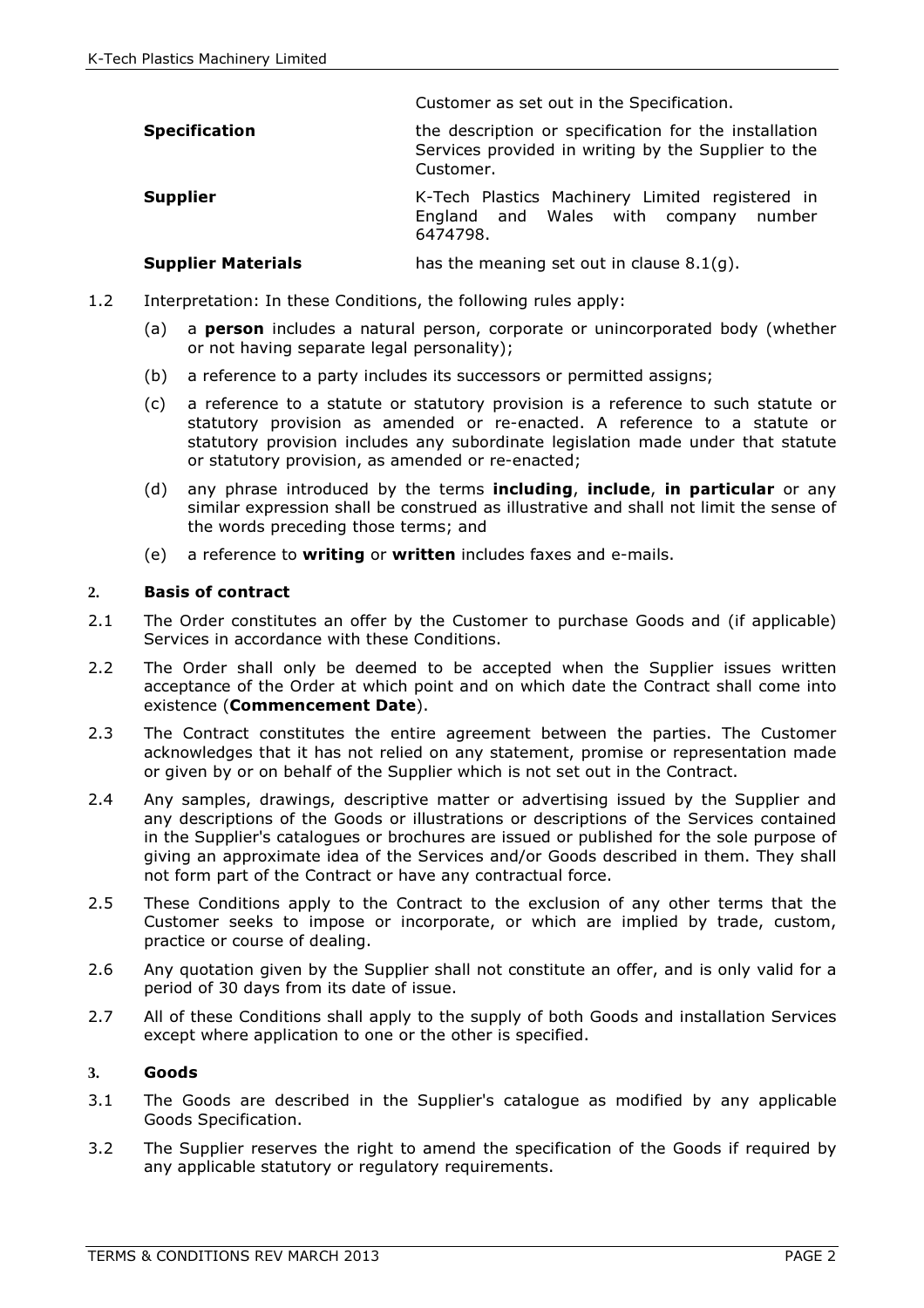# **4.** Delivery of Goods

- 4.1 The Supplier shall deliver the Goods to the location set out in the Order or such other location as the parties may agree in writing (Delivery Location).
- 4.2 Delivery of the Goods shall be completed: (a) if the Supplier arranges carriage, when the Goods arrive at the Delivery Location; or (b) where the Customer arranges carriage when the Goods are loaded onto the Customer's carrier's transport..
- 4.3 Any dates quoted for delivery of the Goods are approximate only, and the time of delivery is not of the essence. The Supplier shall not be liable for any delay in delivery of the Goods that is caused by a Force Majeure Event or the Customer's failure to provide the Supplier with adequate delivery instructions or any other instructions or site preparations that are relevant to the supply of the Goods.
- 4.4 If the Supplier fails to deliver the Goods, its liability shall be limited to issuing a refund for the price of the Goods. The Supplier shall have no liability for any failure to deliver the Goods to the extent that such failure is caused by a Force Majeure Event, the Customer's failure to provide the Supplier with adequate delivery instructions for the Goods, or any relevant instruction or site preparations related to the supply of the Goods.

## **5.** Quality of Goods

- 5.1 The Supplier warrants that on delivery, and for a period of 12 months from the date of delivery (Warranty Period), the Goods shall:
	- (a) conform with their description and any applicable Goods Specification;
	- (b) be free from material defects in design, material and workmanship;
	- (c) be of satisfactory quality (within the meaning of the Sale of Goods Act 1979).
- 5.2 Subject to clause 5.3, if:
	- (a) the Customer gives notice in writing during the Warranty Period within a reasonable time of discovery that some or all of the Goods do not comply with the warranty set out in clause 5.1; and
	- (b) the Supplier is given a reasonable opportunity of examining such Goods,

the Supplier shall, at its option, repair or replace the defective parts or Goods, or refund the price of the defective Goods.

- 5.3 The Supplier shall not be liable for the Goods' failure to comply with the warranty in clause 5.1 if:
	- (a) the Customer makes any further use of such Goods after giving a notice in accordance with clause 5.2;
	- (b) the defect arises because the Customer failed to follow the Supplier's oral or written instructions as to the storage, installation, commissioning, use or maintenance of the Goods or (if there are none) good trade practice;
	- (c) the defect arises as a result of the Supplier following any drawing, design or Goods Specification supplied by the Customer;
	- (d) the Customer alters or repairs such Goods without the written consent of the Supplier;
	- (e) the defect arises as a result of fair wear and tear, wilful damage, negligence, or abnormal working conditions;
	- (f) the Goods differ from their description or the Goods Specification as a result of changes made to ensure they comply with applicable statutory or regulatory standards.
- 5.4 Except as provided in this clause 5, the Supplier shall have no liability to the Customer in respect of the Goods' failure to comply with the warranty set out in clause 5.1.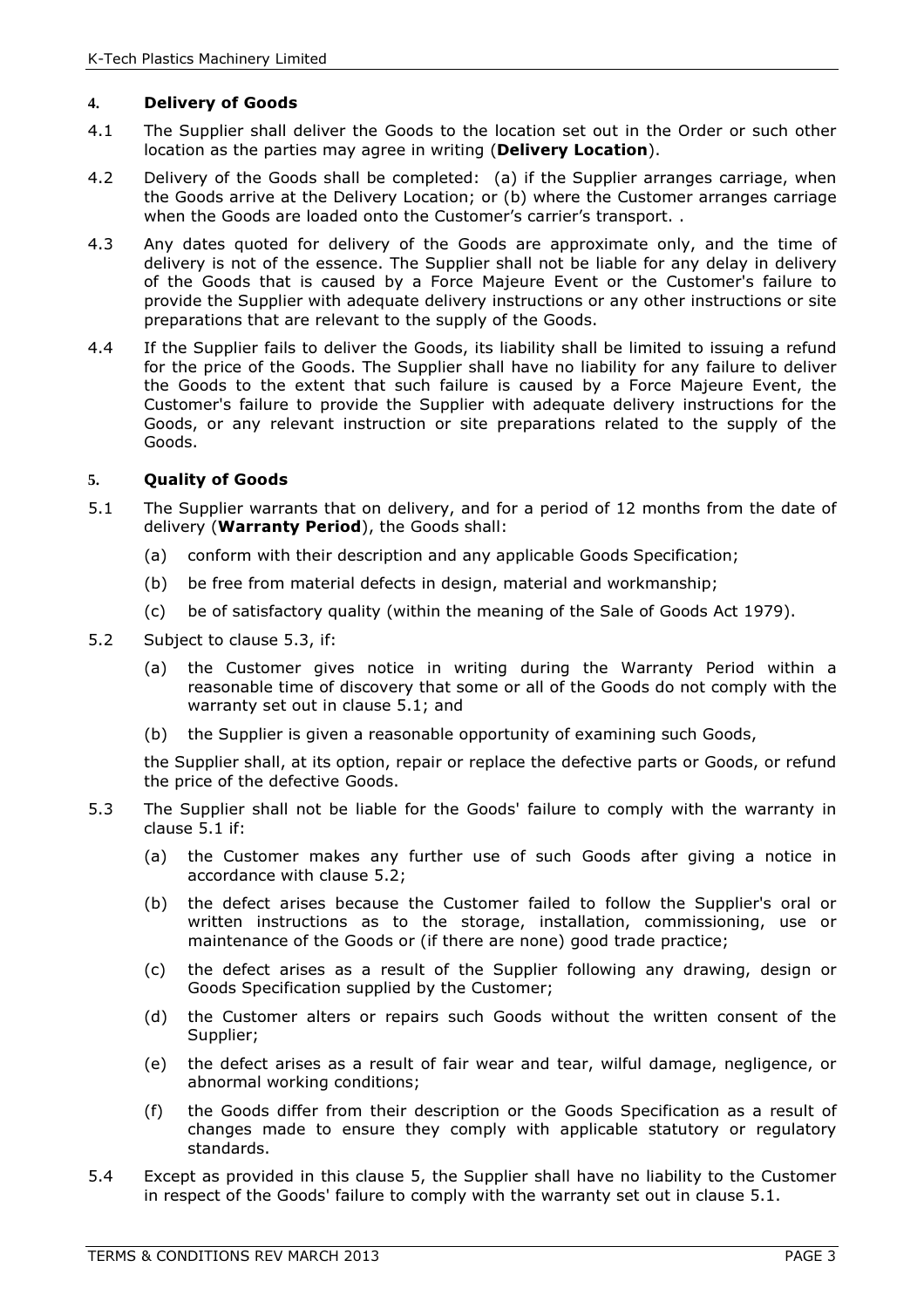5.5 The terms of these Conditions shall apply to any repaired or replacement Goods supplied by the Supplier under clause 5.2.

#### **6.** Title and risk

- 6.1 The risk in the Goods shall pass to the Customer as follows: (a) where the Supplier arranges carriage, once the transport arrives at the Delivery Location; or (b) where the Customer arranges carriage, once the Goods have been loaded onto the transport.
- 6.2 Title to the Goods shall not pass to the Customer until the Supplier has received payment in full (in cash or cleared funds) for:
	- (a) the Goods; and
	- (b) any other goods and services that the Supplier has supplied to the Customer in respect of which payment has become due.
- 6.3 Until title to the Goods has passed to the Customer, the Customer shall:
	- (a) hold the Goods on a fiduciary basis as the Supplier's bailee;
	- (b) store the Goods separately from all other goods held by the Customer so that they remain readily identifiable as the Supplier's property;
	- (c) not remove, deface or obscure any identifying mark or packaging on or relating to the Goods;
	- (d) maintain the Goods in satisfactory condition and keep them insured against all risks for their full price on the Supplier's behalf from the date of delivery;
	- (e) notify the Supplier immediately if it becomes subject to any of the events listed in clause  $13.1(b)$  to clause  $13.1(l)$ ; and
	- (f) give the Supplier such information relating to the Goods as the Supplier may require from time to time.
- 6.4 If before title to the Goods passes to the Customer the Customer becomes subject to any of the events listed in clause  $13.1(b)$  to clause  $13.1(l)$ , or the Supplier reasonably believes that any such event is about to happen and notifies the Customer accordingly, then without limiting any other right or remedy the Supplier may have, the Supplier may at any time require the Customer to deliver up the Goods and, if the Customer fails to do so promptly, enter any premises of the Customer or of any third party where the Goods are stored using such methods as may be appropriate in order to recover them.
- 6.5 The Customer must satisfy itself that the Goods are suitable for the intended use and that they will comply with all applicable safety rules in connection with any manufacturing process for which they will be used.

## **7.** Supply of Installation Services (where applicable)

- 7.1 The Supplier shall provide the Services to the Customer in accordance with the Specification in all material respects.
- 7.2 The Supplier shall use all reasonable endeavours to meet any performance dates for the Services specified in writing, but any such dates shall be estimates only and time shall not be of the essence for the performance of the Services.
- 7.3 The Supplier shall have the right to make any changes to the Services which are necessary to comply with any applicable law or safety requirement, or which do not materially affect the nature or quality of the Services, and the Supplier shall notify the Customer in any such event.
- 7.4 The Supplier warrants to the Customer that the Services will be provided using reasonable care and skill.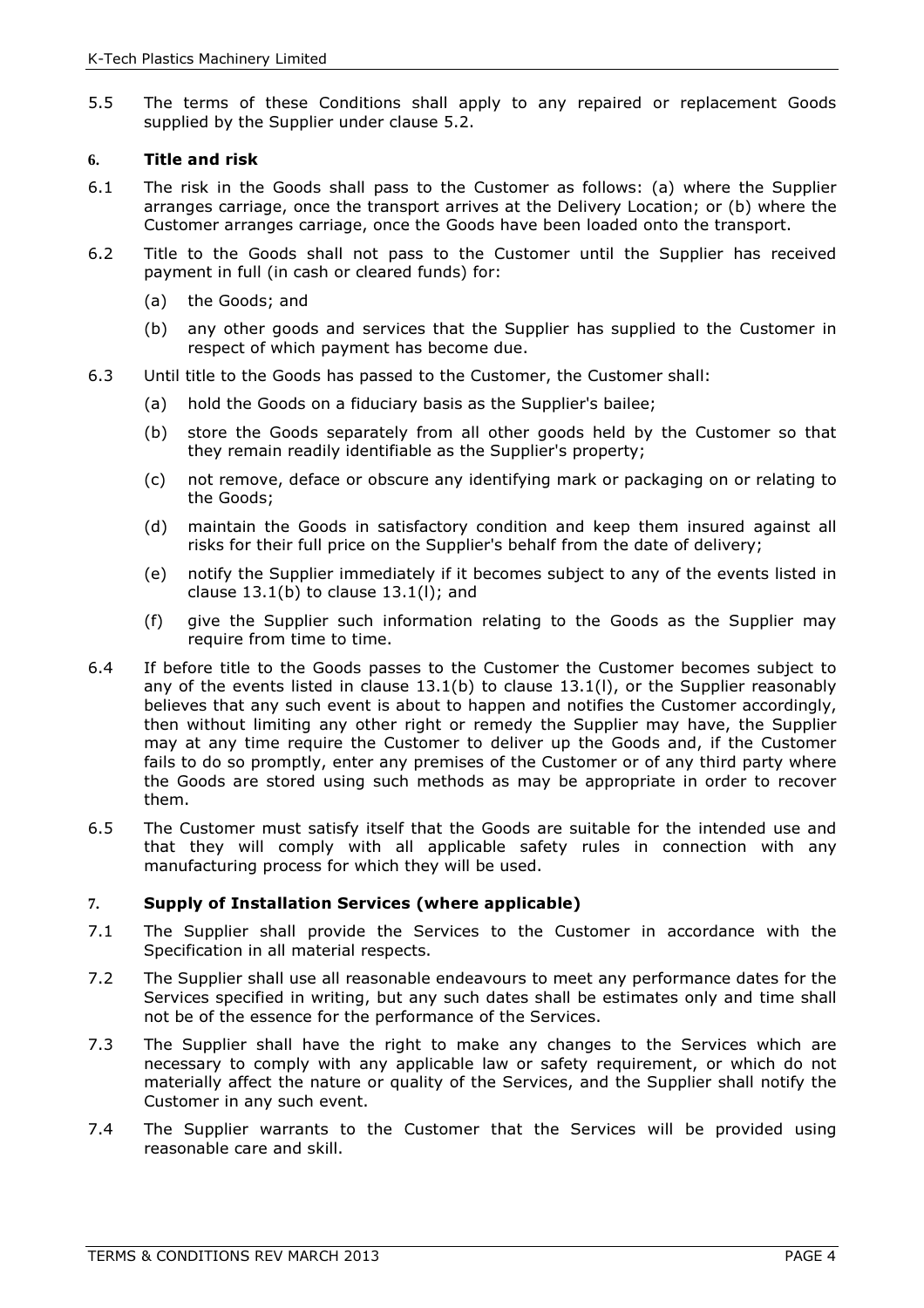## **8.** Customer's obligations

- 8.1 The Customer shall:
	- (a) ensure that the terms of the Order and (if submitted by the Customer) the Goods Specification are complete and accurate;
	- (b) co-operate with the Supplier in all matters relating to the Services;
	- (c) provide the Supplier, its employees, agents, consultants and subcontractors, with access to the Customer's premises, office accommodation, power, compressed air line, water and other facilities as reasonably required by the Supplier to provide the Services;
	- (d) provide the Supplier with such information and materials as the Supplier may reasonably require to supply the Services, and ensure that such information is accurate in all material respects;
	- (e) prepare the Customer's premises for the supply of the Services including provision of site access, access equipment, such as forklifts, platforms, mobile steps or ladders, additional walkways or extended handrails, any necessary construction, building or civils work (such as silo foundations or their design, holes through walls), installation of adapter plates, equipment isolators, cabling and plugs;
	- (f) obtain and maintain all necessary licences, permissions, consents and notifications which may be required for the Services before the date on which the Services are to start (including, without limitation, planning permission, building regulations approval, CDM Regulations and health and safety notifications);
	- (g) keep and maintain all materials, equipment, documents and other property of the Supplier (**Supplier Materials**) at the Customer's premises in safe custody at its own risk, maintain the Supplier Materials in good condition until returned to the Supplier, and not dispose of or use the Supplier Materials other than in accordance with the Supplier's written instructions or authorisation; and
	- (h) except where otherwise agreed in writing, be responsible for installation, unloading, uncrating, positioning activities, disposal of packing materials, hire of storage container for Supplier Materials where a suitable secure area within the premises cannot be provided.
- 8.2 If the Supplier's performance of any of its obligations in respect of the Services is prevented or delayed by any act or omission by the Customer or failure by the Customer to perform any relevant obligation (Customer Default):
	- (a) the Supplier shall without limiting its other rights or remedies have the right to suspend performance of the Services until the Customer remedies the Customer Default, and to rely on the Customer Default to relieve it from the performance of any of its obligations to the extent the Customer Default prevents or delays the Supplier's performance of any of its obligations;
	- (b) the Supplier shall not be liable for any costs or losses sustained or incurred by the Customer arising directly or indirectly from the Supplier's failure or delay to perform any of its obligations as set out in this clause 8.2; and
	- (c) the Customer shall reimburse the Supplier on written demand for any costs or losses sustained or incurred by the Supplier arising directly or indirectly from the Customer Default.

# **9.** Charges and payment

9.1 The price for Goods shall be the price set out in the Order or, if no price is quoted, the price set out in the Supplier's published price list as at the date of delivery. The price of the Goods is exclusive of all costs and charges of packaging, insurance, transport of the Goods which shall be paid by the Customer in addition.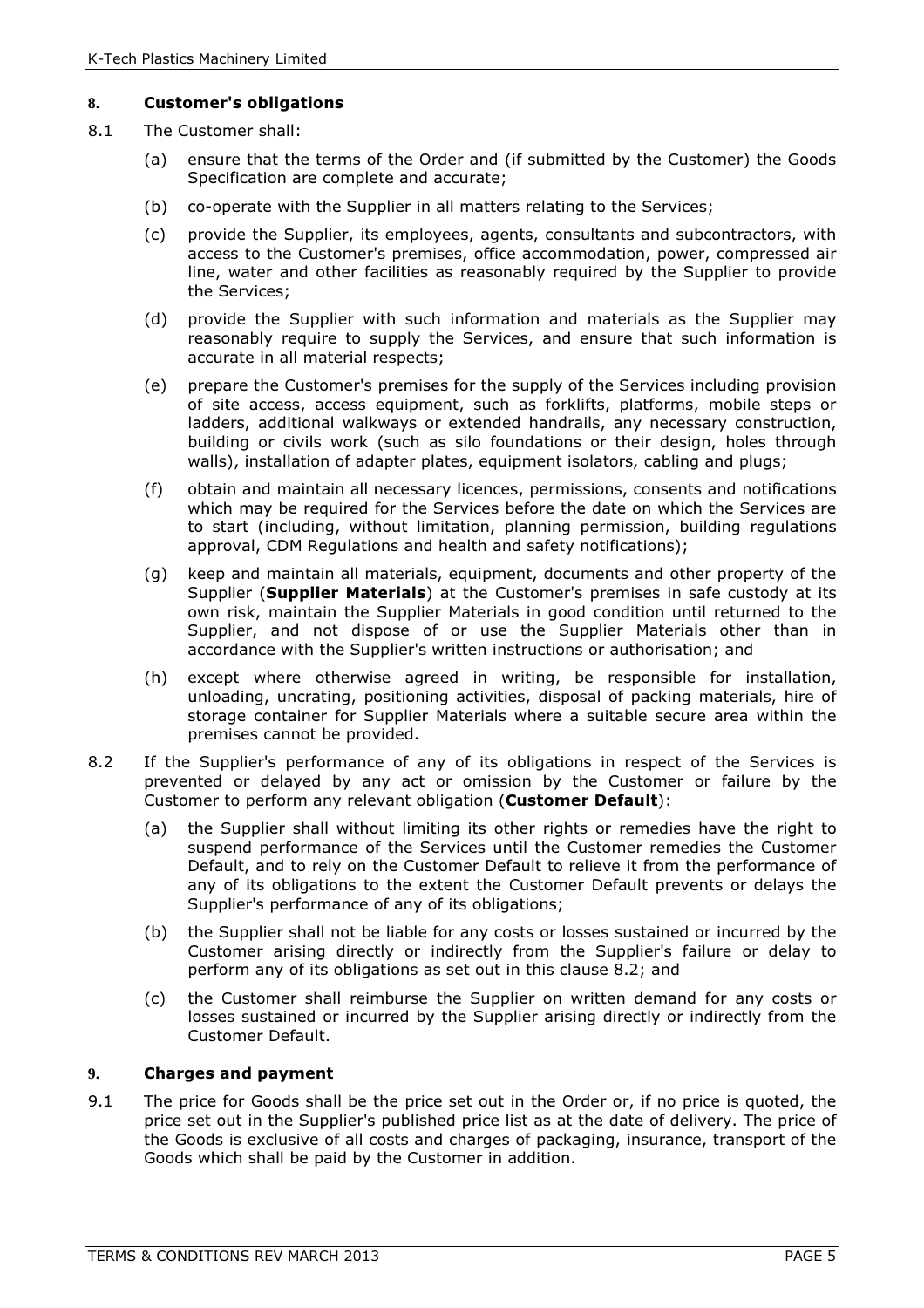- 9.2 Unless otherwise agreed in writing, the charges for Services shall be on a time and materials basis:
	- (a) unless otherwise agreed in writing, the charges shall be calculated in accordance with the Supplier's standard daily fee rates of £550 per normal Business Day.
	- (b) the Supplier shall be entitled to charge the Customer for any expenses reasonably incurred by the individuals whom the Supplier engages in connection with the Services including, but not limited to, travelling expenses from overseas, hotel costs, subsistence and any associated expenses, and for the cost of services provided by third parties and required by the Supplier for the performance of the Services, and for the cost of any materials.
- 9.3 The Supplier reserves the right to increase the price of the Goods, by giving notice to the Customer at any time before delivery, to reflect any increase in the cost of the Goods to the Supplier that is due to:
	- a) any factor beyond the control of the Supplier (including foreign exchange fluctuations, increases in taxes and duties, and increases in labour, materials and other manufacturing costs);
	- b) any request by the Customer to change the delivery date(s), quantities or types of Goods ordered, or the Goods Specification; or
	- c) any delay caused by any instructions of the Customer in respect of the Goods or failure of the Customer to give the Supplier adequate or accurate information or instructions in respect of the Goods or to prepare the site for smooth delivery and installation.
- 9.4 Unless otherwise agreed in writing in respect of Goods and Services, the Supplier shall invoice the Customer on the following basis: 50% deposit payable on placing the Order; 40% when the Supplier informs Customer the Goods are ready for shipping; balance within 30 days of Delivery. The Customer shall pay the Supplier in accordance with the payment profile set out in the invoice in full and cleared funds to a bank account nominated in writing by the Supplier, and time for payment shall be of the essence of the Contract.
- 9.5 All amounts payable by the Customer under the Contract are exclusive of amounts in respect of value added tax chargeable from time to time (VAT). Where any taxable supply for VAT purposes is made under the Contract by the Supplier to the Customer, the Customer shall, on receipt of a valid VAT invoice from the Supplier, pay to the Supplier such additional amounts in respect of VAT as are chargeable on the supply of the Services or Goods at the same time as payment is due for the supply of the Services or Goods.
- 9.6 Without limiting any other right or remedy of the Supplier, if the Customer fails to make any payment due to the Supplier under the Contract by the due date for payment (Due Date), the Supplier shall have the right to charge interest on the overdue amount at the rate of 8 per cent per annum above the then current Bank of England base rate accruing on a daily basis from the Due Date until the date of actual payment of the overdue amount, whether before or after judgment, and compounding quarterly.
- 9.7 The Customer shall pay all amounts due under the Contract in full without any deduction or withholding except as required by law and the Customer shall not be entitled to assert any credit, set-off or counterclaim against the Supplier in order to justify withholding payment of any such amount in whole or in part. The Supplier may, without limiting its other rights or remedies, set off any amount owing to it by the Customer against any amount payable by the Supplier to the Customer.

## **10.** Intellectual property rights

10.1 All Intellectual Property Rights in or arising out of or in connection with the Services shall be owned by the Supplier.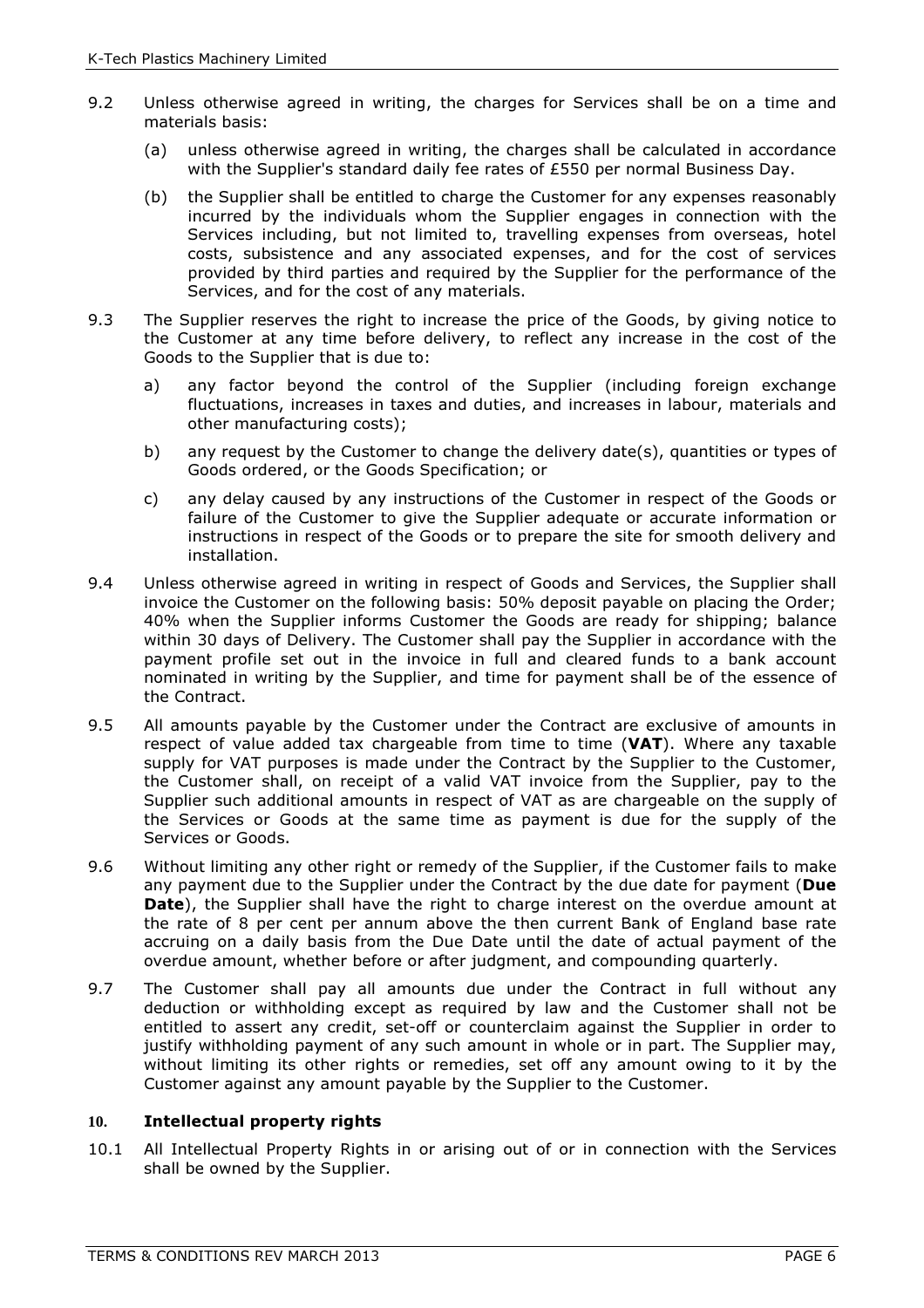- 10.2 The Customer acknowledges that, in respect of any third party Intellectual Property Rights in the Services, the Customer's use of any such Intellectual Property Rights is conditional on the Supplier obtaining a written licence from the relevant licensor on such terms as will entitle the Supplier to license such rights to the Customer.
- 10.3 All Supplier Materials are the exclusive property of the Supplier.

## **11.** Confidentiality

A party (Receiving Party) shall keep in strict confidence all technical or commercial know-how, specifications, inventions, processes or initiatives which are of a confidential nature and have been disclosed to the Receiving Party by the other party (Disclosing Party), its employees, agents or subcontractors, and any other confidential information concerning the Disclosing Party's business or its products or its services which the Receiving Party may obtain. The Receiving Party shall restrict disclosure of such confidential information to such of its employees, agents or subcontractors as need to know it for the purpose of discharging the Receiving Party's obligations under the Contract, and shall ensure that such employees, agents or subcontractors are subject to obligations of confidentiality corresponding to those which bind the Receiving Party. This clause 11 shall survive termination of the Contract.

#### **12.** Limitation of liability: THE CUSTOMER'S ATTENTION IS PARTICULARLY DRAWN TO THIS CLAUSE

- 12.1 Nothing in these Conditions shall limit or exclude the Supplier's liability for:
	- (a) death or personal injury caused by its negligence, or the negligence of its employees, agents or subcontractors;
	- (b) fraud or fraudulent misrepresentation;
	- (c) breach of the terms implied by section 2 of the Supply of Goods and Services Act 1982 (title and quiet possession);
	- (d) breach of the terms implied by section 12 of the Sale of Goods Act 1979 (title and quiet possession); or
	- (e) defective products under the Consumer Protection Act 1987.
- 12.2 Subject to clause 12.1:
	- (a) the Supplier shall under no circumstances whatever be liable to the Customer, whether in contract, tort (including negligence), breach of statutory duty, or otherwise, for any loss of profit, or any indirect or consequential loss arising under or in connection with the Contract ; and
	- (b) the Supplier's total liability to the Customer in respect of all other losses arising under or in connection with the Contract, whether in contract, tort (including negligence), breach of statutory duty, or otherwise, shall in no circumstances exceed the amount of any insurance cover then in place to cover the relevant risk or incident.
- 12.3 The terms implied by sections 13 to 15 of the Sale of Goods Act 1979 and the terms implied by sections 3 to 5 of the Supply of Goods and Services Act 1982 are, to the fullest extent permitted by law, excluded from the Contract.
- 12.4 This clause 12 shall survive termination of the Contract.

## **13.** Termination

- 13.1 Without limiting its other rights or remedies, each party may terminate the Contract with immediate effect by giving written notice to the other party if:
	- (a) the other party commits a material breach of its obligations under this Contract and (if such breach is remediable) fails to remedy that breach within 30 days after receipt of notice in writing of the breach;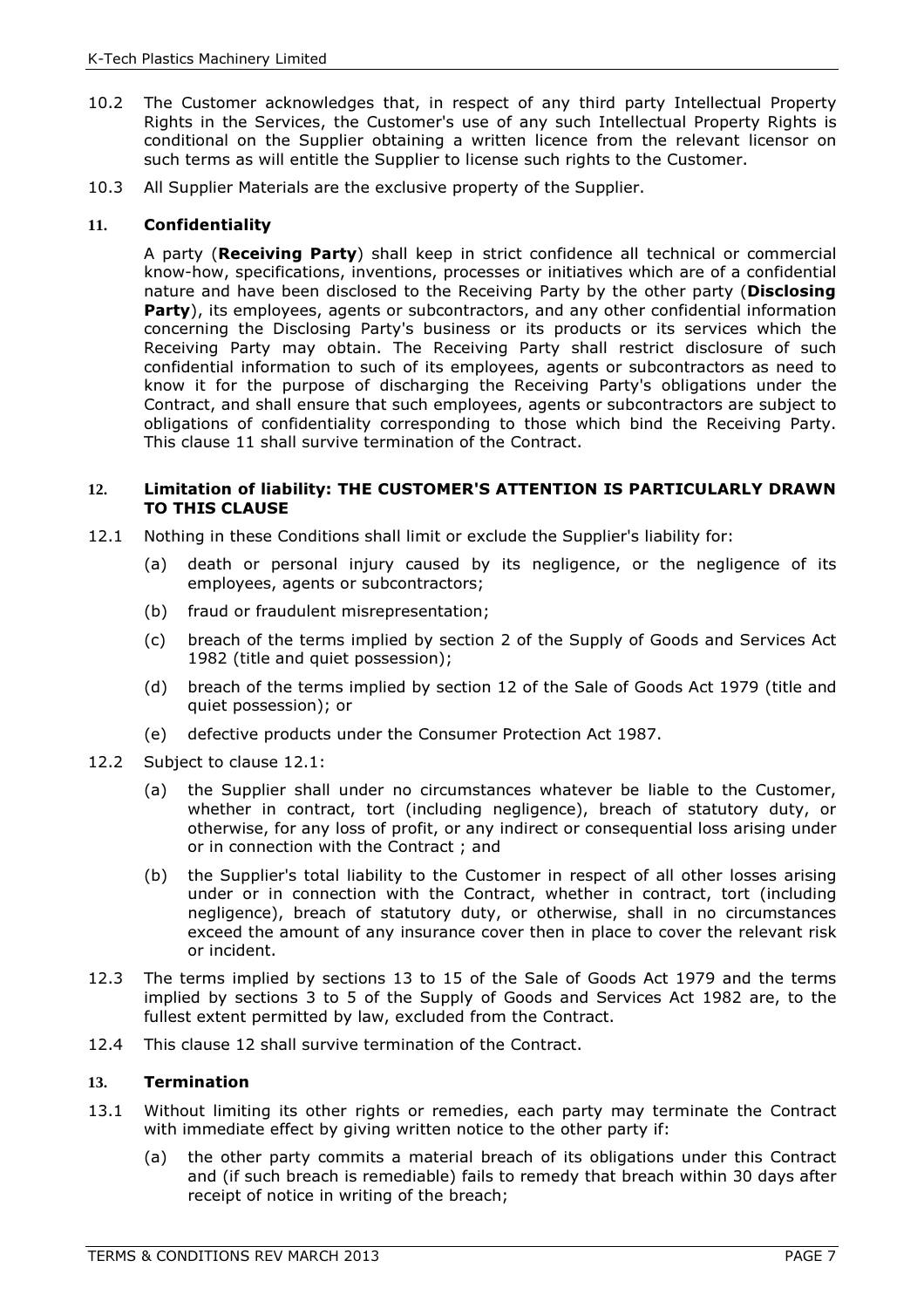- (b) the other party suspends, or threatens to suspend, payment of its debts or is unable to pay its debts as they fall due or admits inability to pay its debts or (being a company) is deemed unable to pay its debts within the meaning of section 123 of the Insolvency Act 1986 or (being an individual) is deemed either unable to pay its debts or as having no reasonable prospect of so doing, in either case, within the meaning of section 268 of the Insolvency Act 1986 or (being a partnership) has any partner to whom any of the foregoing apply;
- (c) the other party commences negotiations with all or any class of its creditors with a view to rescheduling any of its debts, or makes a proposal for or enters into any compromise or arrangement with its creditors other than (where a company) for the sole purpose of a scheme for a solvent amalgamation of that other party with one or more other companies or the solvent reconstruction of that other party;
- (d) a petition is filed, a notice is given, a resolution is passed, or an order is made, for or in connection with the winding up of the other party (being a company) other than for the sole purpose of a scheme for a solvent amalgamation of the other party with one or more other companies or the solvent reconstruction of that other party;
- (e) the other party (being an individual) is the subject of a bankruptcy petition or order;
- (f) a creditor or encumbrancer of the other party attaches or takes possession of, or a distress, execution, sequestration or other such process is levied or enforced on or sued against, the whole or any part of its assets and such attachment or process is not discharged within 14 days;
- (g) an application is made to court, or an order is made, for the appointment of an administrator or if a notice of intention to appoint an administrator is given or if an administrator is appointed over the other party (being a company);
- (h) a floating charge holder over the assets of the other party (being a company) has become entitled to appoint or has appointed an administrative receiver;
- (i) a person becomes entitled to appoint a receiver over the assets of the other party or a receiver is appointed over the assets of the other party;
- (j) any event occurs, or proceeding is taken, with respect to the other party in any jurisdiction to which it is subject that has an effect equivalent or similar to any of the events mentioned in clause 13.1(b) to clause 13.1(i) (inclusive);
- (k) the other party suspends, threatens to suspend, ceases or threatens to cease to carry on, all or substantially the whole of its business; or
- (l) the other party (being an individual) dies or, by reason of illness or incapacity (whether mental or physical), is incapable of managing his own affairs or becomes a patient under any mental health legislation.
- 13.2 Without limiting its other rights or remedies, the Supplier may terminate the Contract:
	- (a) by giving the Customer 1 months' written notice;
	- (b) with immediate effect by giving written notice to the Customer if the Customer fails to pay any amount due under this Contract on the due date for payment.
- 13.3 The Customer may terminate the Contract by giving the Supplier not less than 1 month's written notice.
- 13.4 Without limiting its other rights or remedies, the Supplier shall have the right to suspend the supply of Services or all further deliveries of Goods or Services under the Contract or any other contract between the Customer and the Supplier if:
	- (a) the Customer fails to make pay any amount due under this Contract on the due date for payment; or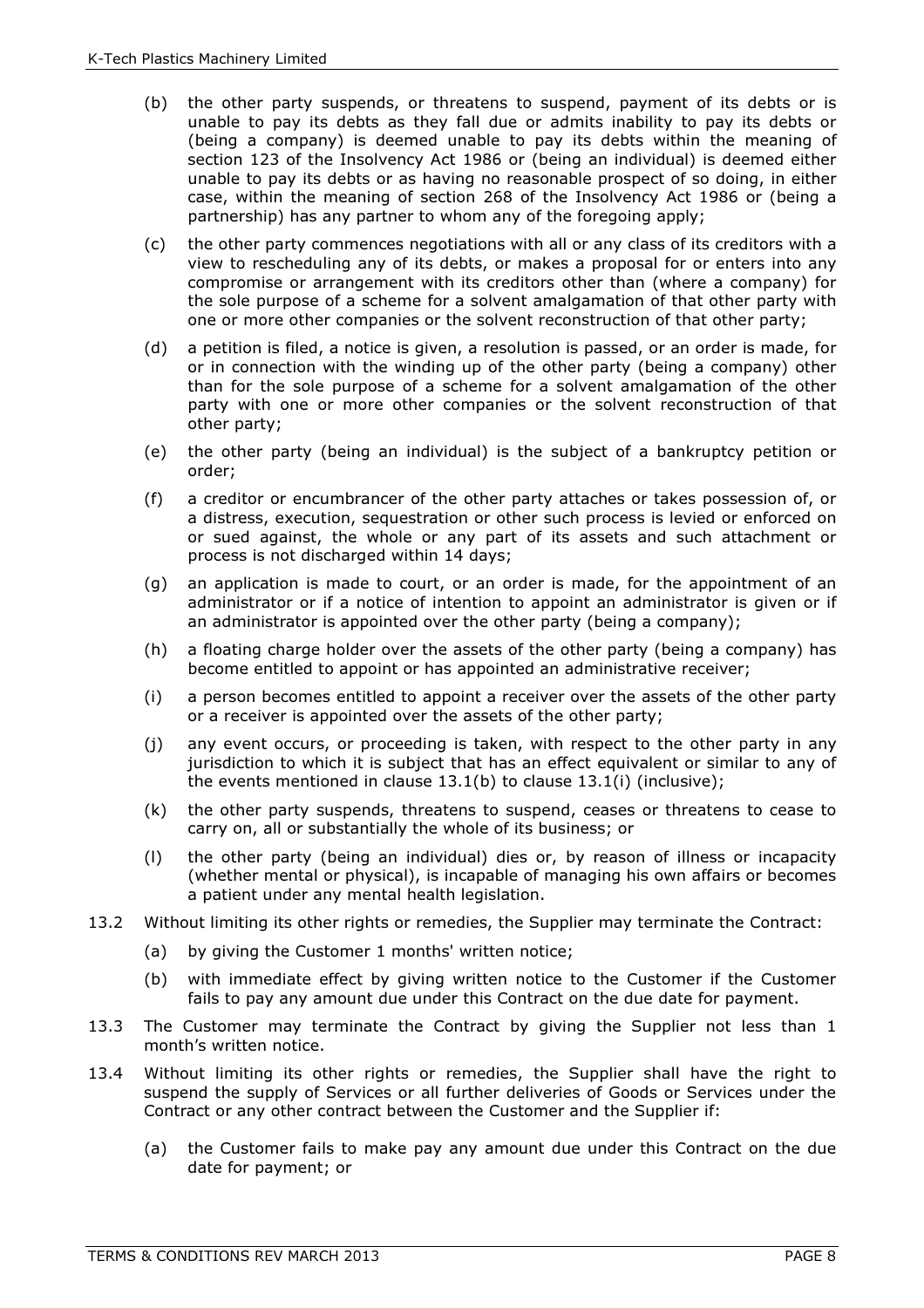(b) the Customer becomes subject to any of the events listed in clause 13.1(b) to clause 13.1(l), or the Supplier reasonably believes that the Customer is about to become subject to any of them.

#### **14.** Consequences of termination

On termination of the Contract for any reason:

- (a) The Supplier shall be entitled at its sole discretion to retain the Customer's deposit;
- (b) the Customer shall immediately pay to the Supplier all of the Supplier's outstanding unpaid invoices and interest and, in respect of Services supplied but for which no invoice has yet been submitted, the Supplier shall submit an invoice, which shall be payable by the Customer immediately on receipt;
- (c) the Customer shall return all of the Supplier Materials and any Deliverables which have not been fully paid for. If the Customer fails to do so, then the Supplier may enter the Customer's premises and take possession of them. Until they have been returned, the Customer shall be solely responsible for their safe keeping and will not use them for any purpose not connected with this Contract;
- (d) the accrued rights and remedies of the parties as at termination shall not be affected, including the right to claim damages in respect of any breach of the Contract which existed at or before the date of termination or expiry; and
- (e) clauses which expressly or by implication have effect after termination shall continue in full force and effect.

#### **15.** General

- 15.1 Force majeure:
	- (a) For the purposes of this Contract, Force Majeure Event means an event beyond the reasonable control of the Supplier including but not limited to strikes, lockouts or other industrial disputes (whether involving the workforce of the party or any other party), failure of a utility service or transport network, act of God, war, riot, civil commotion, malicious damage, compliance with any law or governmental order, rule, regulation or direction, accident, breakdown of plant or machinery, fire, flood, storm or default of suppliers or subcontractors.
	- (b) The Supplier shall not be liable to the Customer as a result of any delay or failure to perform its obligations under this Contract as a result of a Force Majeure Event.
	- (c) If the Force Majeure Event prevents the Supplier from providing any of the Services and/or Goods for more than 6 weeks, the Supplier shall, without limiting its other rights or remedies, have the right to terminate this Contract immediately by giving written notice to the Customer.
- 15.2 Assignment and subcontracting:
	- (a) The Supplier may at any time assign, transfer, charge, subcontract or deal in any other manner with all or any of its rights under the Contract and may subcontract or delegate in any manner any or all of its obligations under the Contract to any third party.
	- (b) The Customer shall not, without the prior written consent of the Supplier, assign, transfer, charge, subcontract or deal in any other manner with all or any of its rights or obligations under the Contract.
- 15.3 Notices:
	- (a) Any notice or other communication required to be given to a party under or in connection with this Contract shall be in writing and shall be delivered to the other party personally or sent by prepaid first-class post, recorded delivery or by commercial courier, at its registered office (if a company) or (in any other case)